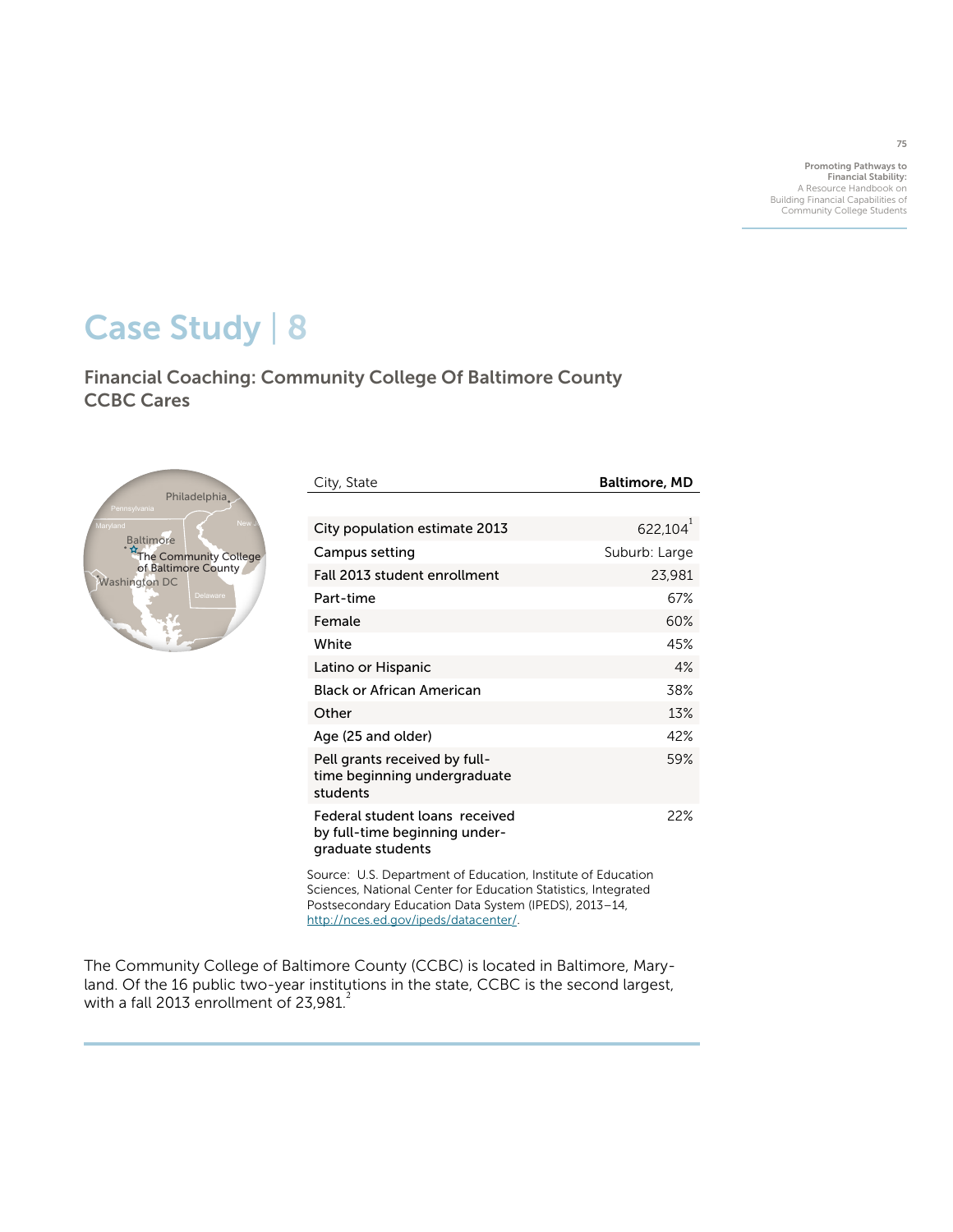#### Summary

The Community College of Baltimore County (CCBC) began a program to increase financial awareness and empowerment of students after it realized the direct relationship between race, socio-economic status, and academic achievement and witnessed an increase in impoverished students enrolling in the college. Efforts started with a simple strategy of handing out piggy banks to first-year students in an orientation course. This light touch program had broad reach, resulted in actual savings of more than \$70,000 from spring 2011 to fall 2013, and highlighted the potential for building financial capabilities among the CCBC student body. But administrators acknowledged the need to offer financial coaching to students who were experiencing an acute financial crisis. The aim would be to move students beyond their current crisis into a position to better manage their personal finances moving forward. With this in mind, a more intense, but narrowly focused program, was implemented in 2013, named CCBC Cares (Community and Academic Resources for Educational Success).

#### Promoting Pathways to Financial Stability: A Resource Handbook on Building Financial Capabilities of Community College Students

Case Study 8 Financial Coaching: Community College Of Baltimore County CCBC Cares

# Area of Need

The majority of students enrolled in courses at the Community College of Baltimore County (CCBC) live at or below the poverty line. These students face social and economic challenges of budget shortfalls, housing insecurity, and food insecurity. Many of these challenges affect students' educational experiences at CCBC and interfere with their ability to focus on the demands of school. Historically, CCBC made efforts to address acute financial challenges but the institution was concerned about the lack of tools available to help students become competent in navigating financial systems and routinely making healthy financial decisions.

## Program Description

CCBC Cares is a financial coaching program modeled after the coaching piece of the Annie E. Casey Foundation Center for Working Families Community College Learning Network initiative (now referred to as the Working Families Success Network). CCBC Cares offers financial coaching tailored to the level of student need in achieving an articulated financial goal. (In this *Handbook*, see the case studies of how this approach has been implemented in the Central New Mexico Community College CNM Connect program and the SparkPoint Center at Skyline College in northern California.)

CCBC Cares is designed to help students work toward financial goals by using a threetiered approach based on the level of service needed. The first tier is resource-focused and might include connecting students to needed resources such as scholarships. The second tier involves light touch financial counseling. The third tier offers more time-intensive structural support, referred to as scaffolding. Students who receive scaffolding coaching might spend an hour or more with the coach during each visit, whereas students seeking guidance on scholarship options spend much less time with a coach. Some students may come in seeking guidance on resources but find they need to leverage more intensive tiers of service. A student who would qualify for scaffolding coaching might have many inter-related financial goals, such as developing a personal budget, devising a savings plan, and charting a path to home ownership.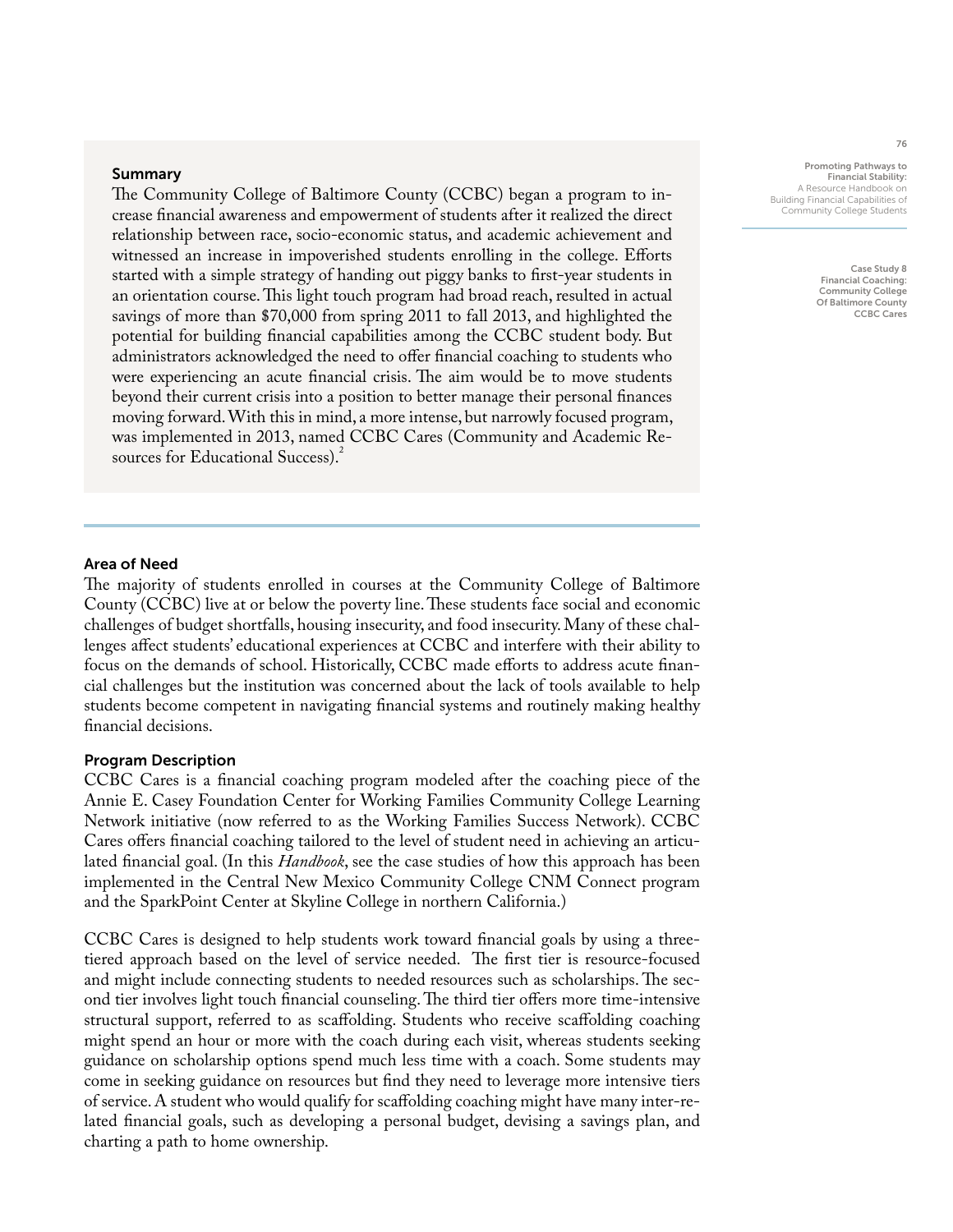The coaches take each student's financial circumstances into consideration when thinking about the steps required for a student to reach his or her financial goals. Helping the students break their goals into specific, measurable, achievable, realistic, and time-bound  $(S.M.A.R.T.)$  steps is integral to the approach.

### Exploration and Adoption Phase

CCBC had experimented with efforts to improve the financial knowledge and skills of its students before implementing CCBC Cares. Concerned about the prevalence of student need for emergency assistance to deal with unforeseen expenses, in 2011, CCBC's initial response was to pilot a program called "Money Matters @ CCBC," which consisted of a series of financial literacy–focused lesson plans that were embedded into the first-year orientation course. The goal was to engage students in discussions of the financial dimensions and consequences of their decision making. It also sought to reinforce the importance of savings and to encourage savings behavior by providing each student with an actual piggy bank. While the program was light touch, it grew to reach more than 17,000 students and provided a means for students to accumulate emergency savings. To help students facing financial crises, CCBC also offered emergency assistance funds with CCBC Foundation dollars.

Students are able to apply for emergency assistance, which, if approved, is disbursed directly to creditors, such as utility companies. On the part of the student, the program entails very little contact with the creditor, since payments are delivered electronically to third parties. As important as the program is in addressing financial crises, it's not designed to help students make good financial decisions moving forward. To help fill this gap, college administrators sought to provide students with the tools that could reduce their vulnerability to such financial crises and, more importantly for the long term, help them achieve their financial goals. This marked a shift from a student-deficit approach (intervening on behalf of the student to deal with a financial crisis) to an asset-based approach.

When administrators learned about the Annie E. Casey Foundation Center for Working Families model, they believed they found a useful tool. While they never intended to implement the full CWF model at CCBC, components of it and types of expertise applied to previous implementations in community college settings seemed relevant and promising. CCBC was most interested in the financial coaching piece of the CWF model and explored the possibilities of bringing that piece to the institution.

Characterized as a holistic model that bundles services across three pillars of support education and employment, work and income, and financial and asset-building — the fullfledged CWF model was not perceived by administrators as fitting well with CCBC's structure because it crossed both student services and instructional departments. Unanswerable questions were where to house a complete CWF model in CCBC's institutional structure and how to generate the universal buy-in required for such a holistic approach. In the end, administrators decided to focus on ways in which CCBC could intensively deliver the financial coaching piece of the CWF approach. CCBC applied for grant funding to offer financial coaching to at-risk students, who were identified as students requesting emergency assistance.

# Implementation Phase

Grant funding pursued by CCBC required that staff members hired to work as financial coaches attend financial coaching training. CCBC elected to use training offered through

Promoting Pathways to Financial Stability: A Resource Handbook on Building Financial Capabilities of Community College Students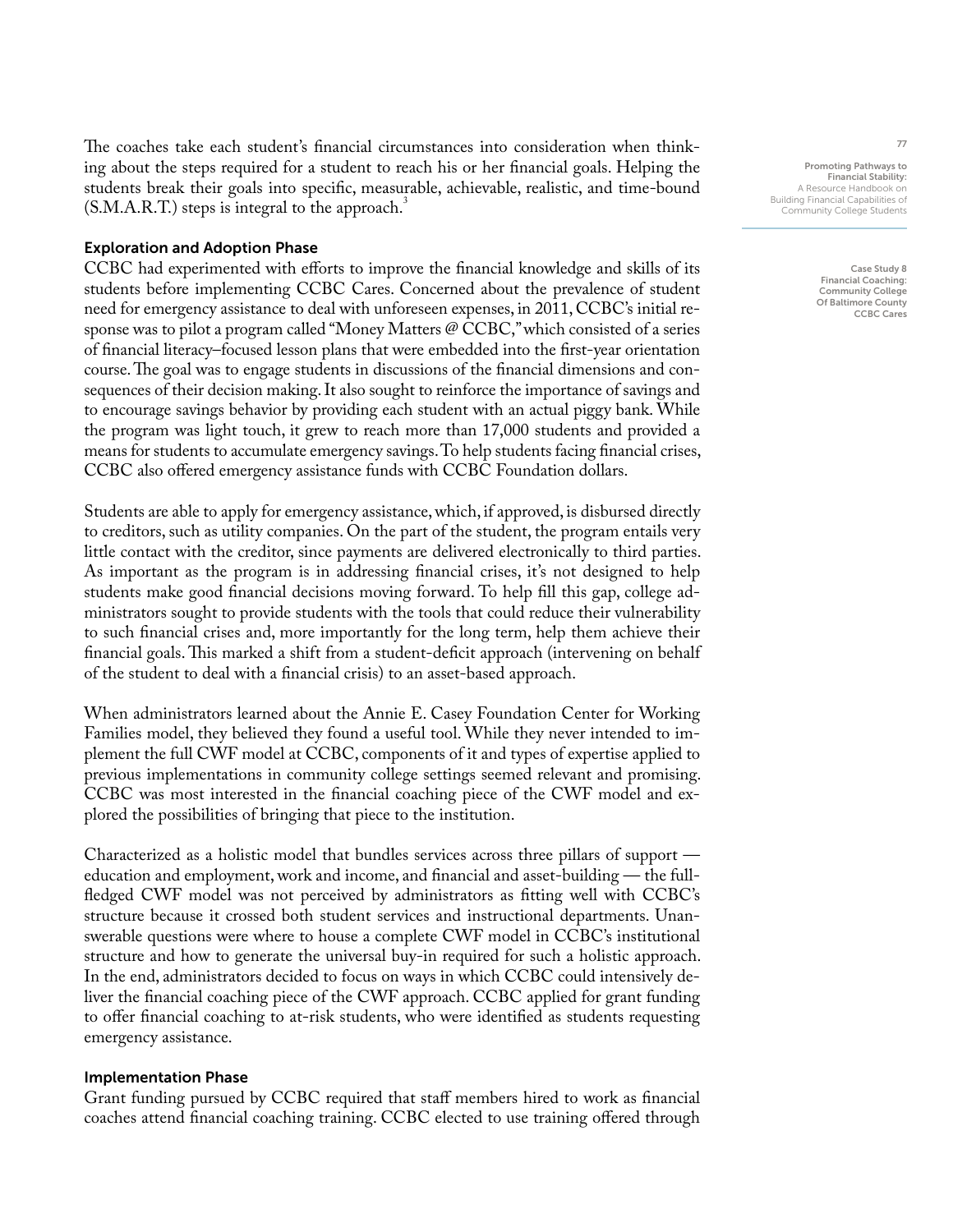Central New Mexico Community College's CNM Connect program, not realizing the challenge of getting future coaches to participate in the five-day training. To address this challenge, the coordinator of developmental education, who serves as the Money Matters @ CCBC program manager and leads the effort at CCBC, provided a modified version of the training she received through Central New Mexico Connect that was customized to CCBC's needs. This included a special focus on the philosophy that students should be perceived as resourceful rather than broken. The coordinator worked with the funding partner, MDC, to both ensure that the competency-based financial coaching training complied with its guidelines and to provide MDC with an opportunity to weigh in on suggested revisions to the training model.

CCBC Cares' financial coaches are required to have a college education as well as an empathetic philosophy toward people with limited resources. The educational requirements are in place to screen for staff who possess strong soft skills and are capable of being articulate and empathetic toward students in need of coaching. Good communications skills are critical for dealing with people in difficult situations and for demonstrating cultural sensitivity since the meaning of money can vary by group. For instance, the coordinator led a session with the coaches-in-training on the topic of conspicuous consumption and why a student might have an iPhone but no textbooks. The goal is to encourage coaching from a realistic standpoint, free of judgment, rather than from the angle of what people should or should not do.

The initial plan for staffing CCBC Cares was to have three trained coaches, two paid and one volunteer, to cover each campus. While two of the coaches who received the training were deemed good fits, even after the training, a volunteer from Americorps did not have the educational background, expertise, and job experience to work with participants in the way CCBC Cares required. Instead she was put to use promoting CCBC Cares across the three campuses and generating traffic to the CCBC Cares locations within the college's Student Success Centers. In retrospect, this modification filled an unanticipated need for marketing.

CCBC Cares planned to target those students who had requested emergency assistance with opportunities for financial coaching. The targeting strategy proposed in the grant application described the intention to move emergency funds from the control of the CCBC Foundation, which had no contact with students, to the financial aid department. This would also enable CCBC Cares to monitor student requests for emergency assistance and ensure follow up to try to connect students to financial coaching. While this strategy made sense as a way to act on a teachable moment, students requesting emergency assistance were often nonresponsive to outreach by CCBC Cares' financial coaches. As such, the need for active promotion of CCBC Cares emerged and was, in part, addressed through the modified role of the Americorps volunteer who had been redirected into promotional efforts.

CCBC Cares operates primarily from the Student Success Centers (CCBC's tutoring centers), where the program manager is located, although there is not a designated physical space used solely for the purpose of financial coaching. Finding an established home for the program has been challenging, because the institution continues to grapple with where the program organizationally belongs. Some staff consider the program to be a student services function. However, others interpret the disruptive nature of students' financial challenges as impacting the classroom first, which suggests that financial coaching is an instruction-based intervention. Yet others believe that an integrative model operating across

Promoting Pathways to Financial Stability: A Resource Handbook on Building Financial Capabilities of Community College Students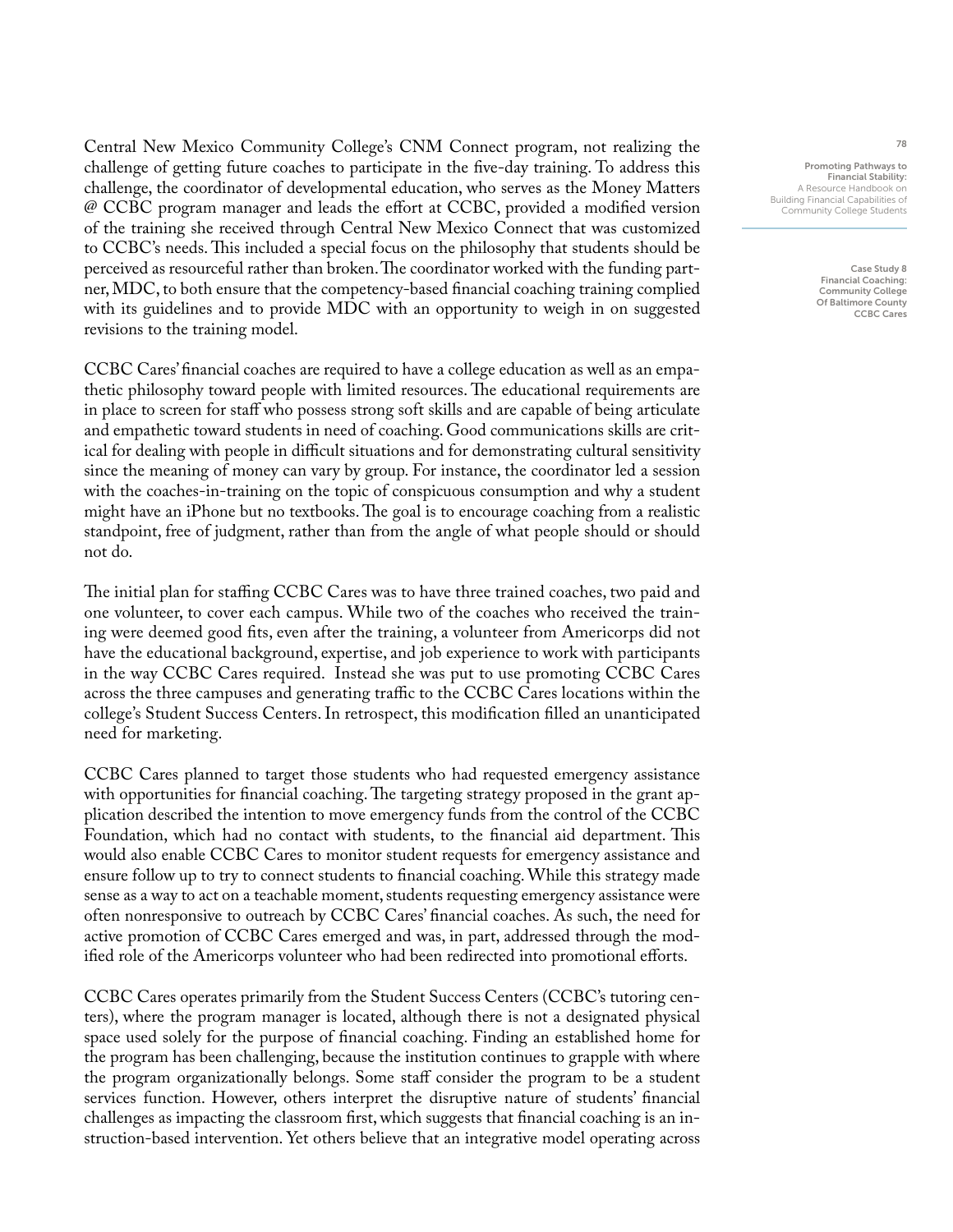different departments might be a more ideal setup. Since its inception, CCBC Cares has resided under the auspices of the instructional area, but where the program will remain is an ongoing discussion.

A combination of efforts by the Americorps volunteer and other staff members of CCBC Cares were used to drive traffic into the program. Outreach efforts have included the following:

- flyers distributed across campuses,
- student surveys conducted to assess interest and experience with applying for scholarship money, and
- events organized by the Office of Student Life, such as "Get Involved Fairs" that offer students the opportunity to win raffle prizes if they compel their peers to work on financial goals with CCBC Cares financial coaches.

CCBC Cares employs an intake process for all students who meet with a financial coach for any one of the three tiers of service. Data collected include student name, ID number, tier(s) of service, establishment of S.M.A.R.T. goals, appointment date(s), and frequency of visits.

#### Utilization and Effectiveness

Capacity limitations are always a concern with regard to the scaling up of a program. At this point, CCBC Cares has reported serving 185 students to date. This has included a mix of students who received different tiers of service. With more staffing, it is conceivable that the program could serve additional students and be able to demonstrate higher retention and completion outcomes, as Central New Mexico Community College's CNM Connect has reported.<sup>4</sup>

CCBC Cares has responded to implementation challenges by modifying the program, as needed. For example, the challenge of getting part-time coaches to participate in a five-day out-of-state training was addressed by modifying the training and delivering it themselves. The challenge of utilizing a volunteer who did not have the requisite skills to do coaching was addressed by using her in a different but needed function, marketing. In short, CCBC responded to the challenges by modifying roles and changing the delivery method and philosophical approach to the training.

#### Success, Challenges, and Funding

For CCBC Cares to continue growing, it will need to be institutionalized. The combined grant funding that helped launch CCBC Cares requires a lot of staff time to manage and is not a sustainable funding strategy. The coordinator leading CCBC Cares believes that data collection and the ability to demonstrate program effectiveness are critical to generating widespread buy-in for an institutionalized plan. As her role is currently structured, she fulfills an institutional role in developmental education and leads CCBC Cares, a dual role that results in her capacity being limited.

Another challenge related to planning an institutionalization strategy is determining where to house CCBC Cares permanently. Coaching sometimes crosses into social service delivery mechanisms. For example, a financial coach might need to help a food-insecure student access the Supplemental Nutritional Assistance Program (formerly known as food stamps) as a form of income support to overcome the economic barrier of being unable to afford food.

Promoting Pathways to Financial Stability: A Resource Handbook on Building Financial Capabilities of Community College Students